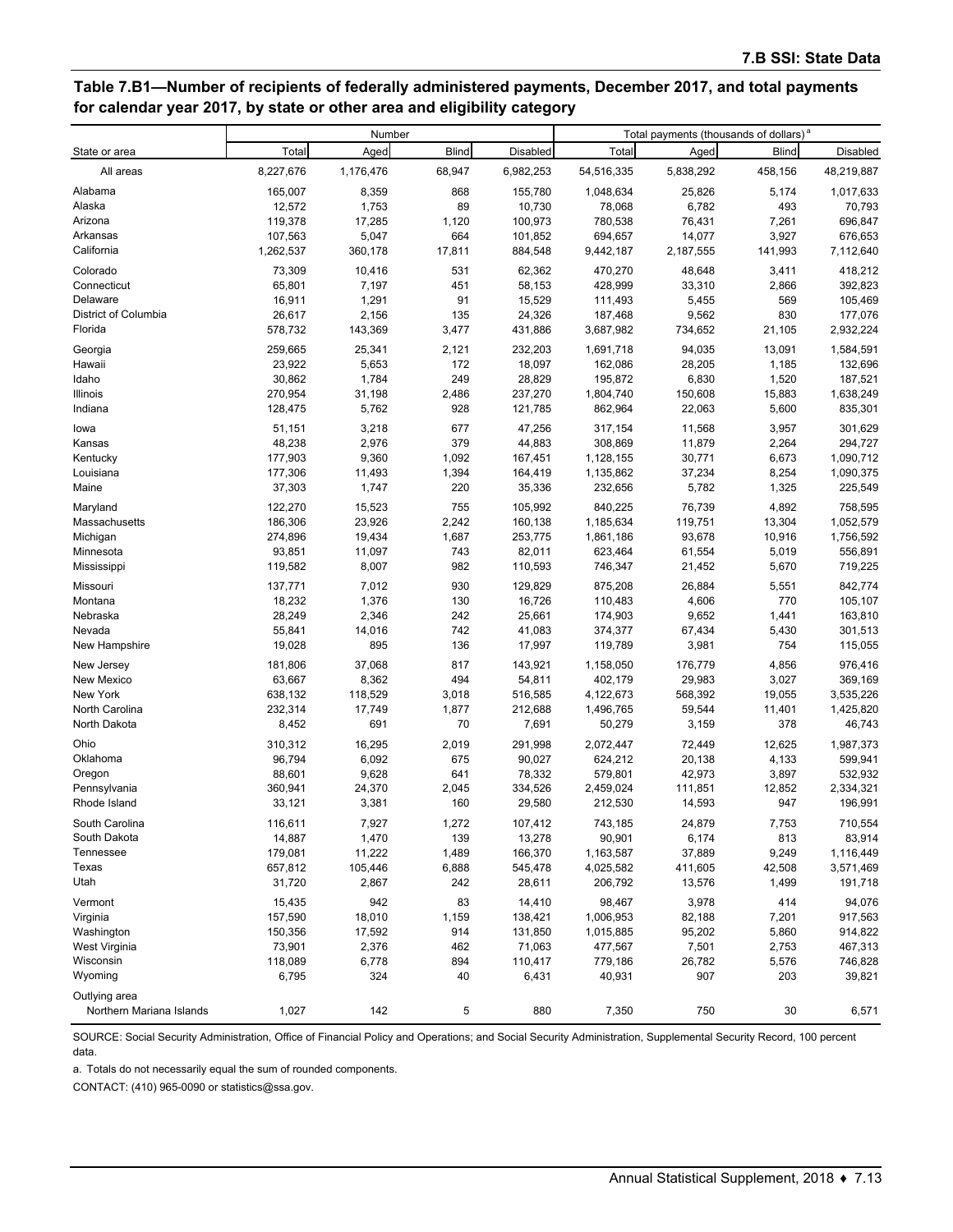## **Table 7.B3—Number of recipients of federally administered payments and average monthly payment, by state or other area, December 2017**

|                                           | Federal SSI        |                                      | State supplementation |                                      |  |
|-------------------------------------------|--------------------|--------------------------------------|-----------------------|--------------------------------------|--|
| State or area                             | Number             | Average monthly payment<br>(dollars) | Number                | Average monthly payment<br>(dollars) |  |
| All areas                                 | 8,067,023          | 525.31                               | $^a$ 1,498,261        | $a$ 145.88                           |  |
| Alabama<br>Alaska                         | 165,002<br>12,572  | 513.20<br>505.01                     | $\cdots$<br>$\cdots$  | $\cdots$                             |  |
| Arizona                                   | 119,378            | 532.04                               | $\cdots$              | .                                    |  |
| Arkansas<br>California                    | 107,563            | 524.06                               | $\cdots$              |                                      |  |
|                                           | 1,114,830          | 512.77                               | 1,261,304             | 161.86                               |  |
| Colorado<br>Connecticut                   | 73,309<br>65,801   | 520.32<br>531.60                     | $\cdots$              | $\cdots$                             |  |
| Delaware                                  | 16,846             | 532.85                               | $\cdots$<br>607       | $\cdots$<br>131.87                   |  |
| District of Columbia                      | 26,510             | 564.88                               | 1,094                 | 351.25                               |  |
| Florida                                   | 578,732            | 525.21                               | $\cdots$              | .                                    |  |
| Georgia                                   | 259,665            | 521.13                               | $\cdots$              | $\cdots$                             |  |
| Hawaii                                    | 22,789             | 518.06                               | 2,653                 | 485.41                               |  |
| Idaho                                     | 30,862             | 521.77                               | $\cdots$              | $\cdots$                             |  |
| Illinois                                  | 270,954            | 544.70                               | $\cdots$              | .                                    |  |
| Indiana                                   | 128,475            | 537.65                               | $\cdots$              | .                                    |  |
| lowa                                      | 50,862             | 507.70                               | 1,498                 | 236.47                               |  |
| Kansas                                    | 48,238             | 522.72                               | $\cdots$              | $\cdots$                             |  |
| Kentucky<br>Louisiana                     | 177,903<br>177,306 | 523.03<br>528.46                     | $\cdots$              |                                      |  |
| Maine                                     | 37,303             | 505.43                               | $\cdots$<br>$\cdots$  | $\cdot$ .<br>.                       |  |
| Maryland                                  | 122,270            | 550.97                               | $\cdots$              |                                      |  |
| Massachusetts                             | 186,306            | 527.82                               | $\cdots$              | .<br>$\cdots$                        |  |
| Michigan                                  | 273,235            | 549.20                               | 12,018                | 119.88                               |  |
| Minnesota                                 | 93,851             | 542.66                               | $\cdots$              |                                      |  |
| Mississippi                               | 119,582            | 507.43                               | $\cdots$              | $\cdots$                             |  |
| Missouri                                  | 137,771            | 517.51                               | $\cdots$              | $\cdots$                             |  |
| Montana                                   | 18,183             | 497.76                               | 887                   | 84.54                                |  |
| Nebraska                                  | 28,249             | 506.02                               | $\ldots$              | $\cdots$                             |  |
| Nevada<br>New Hampshire                   | 55,213<br>19,028   | 537.34<br>508.37                     | 14,708<br>$\cdots$    | 44.66<br>$\cdots$                    |  |
|                                           |                    |                                      |                       |                                      |  |
| New Jersey<br>New Mexico                  | 176,209<br>63,667  | 504.45<br>504.80                     | 181,123<br>$\cdots$   | 37.55<br>$\cdots$                    |  |
| New York                                  | 638,132            | 532.88                               | $\cdots$              | .                                    |  |
| North Carolina                            | 232,314            | 512.86                               | $\cdots$              | .                                    |  |
| North Dakota                              | 8,452              | 485.79                               | $\cdots$              |                                      |  |
| Ohio                                      | 310,312            | 547.87                               | $\cdots$              | .                                    |  |
| Oklahoma                                  | 96,794             | 524.70                               | $\cdots$              | .                                    |  |
| Oregon                                    | 88,601             | 531.04                               | $\cdots$              | $\cdots$                             |  |
| Pennsylvania<br>Rhode Island              | 358,675<br>32,887  | 552.71<br>526.15                     | 6,150<br>482          | 366.78<br>395.14                     |  |
|                                           |                    |                                      |                       |                                      |  |
| South Carolina<br>South Dakota            | 116,611<br>14,887  | 513.12<br>497.82                     | $\cdots$              | .                                    |  |
| Tennessee                                 | 179,081            | 519.20                               | $\cdots$<br>$\cdots$  | $\cdots$<br>.                        |  |
| Texas                                     | 657,812            | 506.93                               | $\cdots$              | .                                    |  |
| Utah                                      | 31,720             | 524.01                               | $\sim$ $\sim$ $\sim$  | $\cdots$                             |  |
| Vermont                                   | 14,523             | 500.93                               | 15,404                | 53.65                                |  |
| Virginia                                  | 157,590            | 521.84                               | $\cdots$              | .                                    |  |
| Washington                                | 150,356            | 548.02                               | $\sim$ $\sim$ $\sim$  | .                                    |  |
| West Virginia                             | 73,901             | 530.66                               | $\cdots$              | .                                    |  |
| Wisconsin<br>Wyoming                      | 118,089<br>6,795   | 534.07<br>501.30                     | $\cdots$              | .                                    |  |
|                                           |                    |                                      | $\cdots$              | .                                    |  |
| Outlying area<br>Northern Mariana Islands | 1,027              | 607.71                               | $\sim$ $\sim$ $\sim$  | $\cdots$                             |  |

SOURCE: Social Security Administration, Supplemental Security Record, 100 percent data.

NOTE: . . . = not applicable.

a. Includes recipients and payments not assigned to a specific state or other area.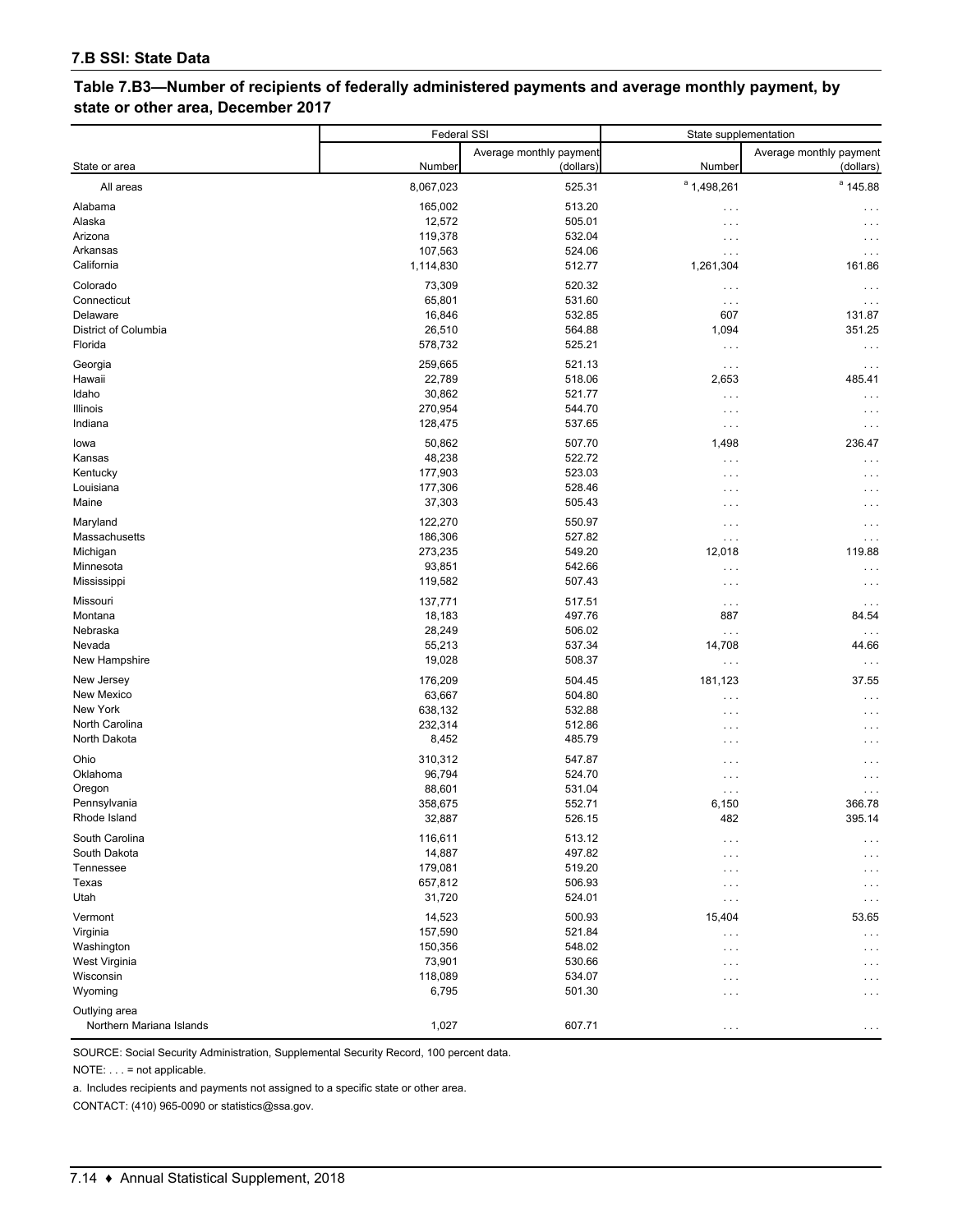## **Table 7.B7—Total federally administered payments, by state or other area, 2017 (in thousands of dollars)**

| State or area            | Total      | Federal SSI | Federally administered state<br>supplementation |
|--------------------------|------------|-------------|-------------------------------------------------|
| All areas                | 54,516,335 | 51,866,806  | 2,649,530                                       |
| Alabama                  | 1,048,634  | 1,048,634   |                                                 |
| Alaska                   | 78,068     | 78,068      | .                                               |
| Arizona                  | 780,538    | 780,538     | .                                               |
| Arkansas                 | 694,657    | 694,657     | .                                               |
| California               | 9,442,187  | 6,967,661   | 2,474,526                                       |
| Colorado                 | 470,270    | 470,270     |                                                 |
| Connecticut              | 428,999    | 428,999     |                                                 |
| Delaware                 | 111,493    | 110,535     | 958                                             |
| District of Columbia     | 187,468    | 182,484     | 4,985                                           |
| Florida                  | 3,687,982  | 3,687,982   | .                                               |
| Georgia                  | 1,691,718  | 1,691,718   | $\cdots$                                        |
| Hawaii                   | 162,086    | 145,479     | 16,608                                          |
| Idaho                    | 195,872    | 195,872     | $\cdots$                                        |
| Illinois                 | 1,804,740  | 1,804,740   | $\cdots$                                        |
| Indiana                  | 862,964    | 862,964     | $\cdots$                                        |
| lowa                     | 317,154    | 312,864     | 4,290                                           |
| Kansas                   | 308,869    | 308,869     | .                                               |
| Kentucky                 | 1,128,155  | 1,128,155   | . .                                             |
| Louisiana                | 1,135,862  | 1,135,862   | .                                               |
| Maine                    | 232,656    | 232,656     |                                                 |
| Maryland                 | 840,225    | 840,225     |                                                 |
| Massachusetts            | 1,185,634  | 1,185,634   | .<br>$\cdots$                                   |
| Michigan                 | 1,861,186  | 1,844,002   | 17,184                                          |
| Minnesota                | 623,464    | 623,464     | $\cdots$                                        |
| Mississippi              | 746,347    | 746,347     | $\cdots$                                        |
| Missouri                 | 875,208    | 875,208     |                                                 |
| Montana                  | 110,483    | 109,548     | 935                                             |
| Nebraska                 | 174,903    | 174,903     | $\ddotsc$                                       |
| Nevada                   | 374,377    | 366,466     | 7,911                                           |
| New Hampshire            | 119,789    | 119,789     | .                                               |
| New Jersey               | 1,158,050  | 1,075,421   | 82,630                                          |
| New Mexico               | 402,179    | 402,179     | $\sim$                                          |
| New York                 | 4,122,673  | 4,122,673   | .                                               |
| North Carolina           | 1,496,765  | 1,496,765   |                                                 |
| North Dakota             | 50,279     | 50,279      | .                                               |
| Ohio                     | 2,072,447  | 2,072,447   |                                                 |
| Oklahoma                 | 624,212    | 624,212     |                                                 |
| Oregon                   | 579,801    | 579,801     | $\cdots$                                        |
| Pennsylvania             | 2,459,024  | 2,431,712   | 27,311                                          |
| Rhode Island             | 212,530    | 210,456     | 2,074                                           |
| South Carolina           | 743,185    | 743,185     |                                                 |
| South Dakota             | 90,901     | 90,901      | $\cdots$<br>$\cdots$                            |
| Tennessee                | 1,163,587  | 1,163,587   | .                                               |
| Texas                    | 4,025,582  | 4,025,582   | .                                               |
| Utah                     | 206,792    | 206,792     | .                                               |
| Vermont                  | 98,467     | 88,349      | 10,119                                          |
| Virginia                 | 1,006,953  | 1,006,953   |                                                 |
| Washington               | 1,015,885  | 1,015,885   | .<br>.                                          |
| West Virginia            | 477,567    | 477,567     | .                                               |
| Wisconsin                | 779,186    | 779,186     | .                                               |
| Wyoming                  | 40,931     | 40,931      | .                                               |
| Outlying area            |            |             |                                                 |
| Northern Mariana Islands | 7,350      | 7,350       | .                                               |

SOURCE: Social Security Administration, Office of Financial Policy and Operations; and Social Security Administration, Supplemental Security Record, 100 percent data. NOTES: Totals do not necessarily equal the sum of rounded components.

. . . = not applicable.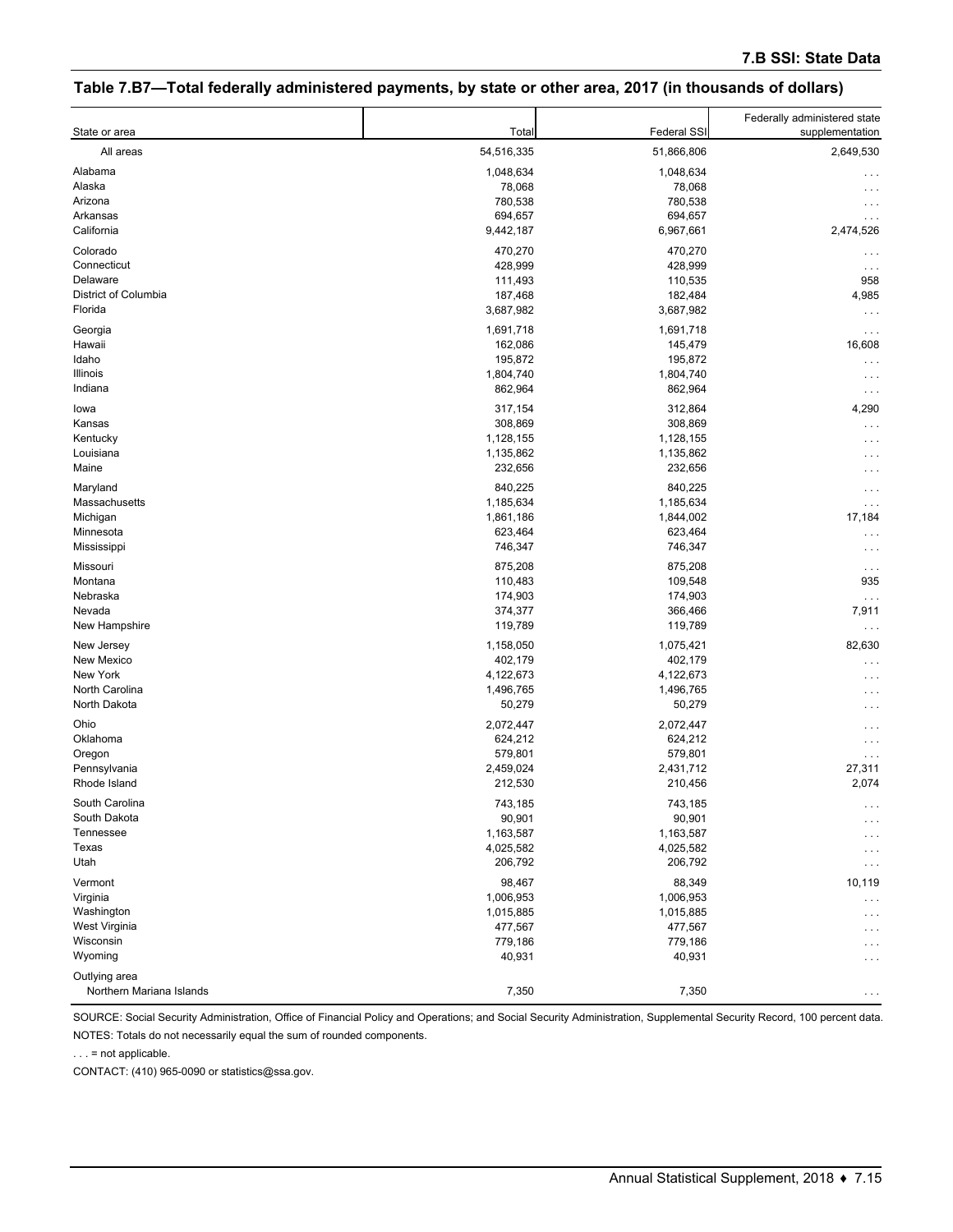| Table 7.B8—Number of blind and disabled recipients of federally administered payments under age 18, by |
|--------------------------------------------------------------------------------------------------------|
| state or other area, December 2017                                                                     |

| State or area                             | Total            | <b>Blind</b>   | Disabled         |
|-------------------------------------------|------------------|----------------|------------------|
| All areas                                 | 1,182,593        | 6,085          | 1,176,508        |
| Alabama                                   | 22,799           | 51             | 22,748           |
| Alaska                                    | 1,193            | 6              | 1,187            |
| Arizona                                   | 17,619           | 148            | 17,471           |
| Arkansas                                  | 25,653           | 71             | 25,582           |
| California                                | 104,636          | 859            | 103,777          |
| Colorado                                  | 8,922            | 56             | 8,866            |
| Connecticut                               | 8,496            | 24             | 8,472            |
| Delaware                                  | 3,358            | (X)            | (X)              |
| District of Columbia                      | 3,955            | 3              | 3,952            |
| Florida                                   | 99,742           | 309            | 99,433           |
| Georgia                                   | 43,155           | 256            | 42,899           |
| Hawaii                                    | 1,353            | 16             | 1,337            |
| Idaho                                     | 5,080            | 20             | 5,060            |
| Illinois                                  | 36,907           | 222            | 36,685           |
| Indiana                                   | 22,515           | 94             | 22,421           |
| lowa                                      | 7,748            | 86             | 7,662            |
| Kansas                                    | 8,835            | 45             | 8,790            |
| Kentucky                                  | 25,344           | 96             | 25,248           |
| Louisiana                                 | 33,001           | 117            | 32,884           |
| Maine                                     | 3,970            | 15             | 3,955            |
| Maryland                                  | 19,209           | 65             | 19,144           |
| Massachusetts                             | 21,909           | 224            | 21,685           |
| Michigan                                  | 37,095           | 160            | 36,935           |
| Minnesota                                 | 12,613           | 66             | 12,547           |
| Mississippi                               | 20,010           | 73             | 19,937           |
| Missouri                                  | 20,017           | 85             | 19,932           |
| Montana                                   | 2,353            | 14             | 2,339            |
| Nebraska                                  | 3,812            | 21             | 3,791            |
| Nevada                                    | 9,815            | 80             | 9,735            |
| New Hampshire                             | 2,283            | 19             | 2,264            |
| New Jersey                                | 24,360           | 43             | 24,317           |
| New Mexico                                | 8,228            | 50             | 8,178            |
| New York                                  | 84,967           | 262            | 84,705           |
| North Carolina                            | 38,303           | 160            | 38,143           |
| North Dakota                              | 1,060            | (X)            | (X)              |
| Ohio                                      | 44,280           | 215            | 44,065           |
| Oklahoma                                  | 16,081           | 95             | 15,986           |
| Oregon                                    | 10,656           | 57             | 10,599           |
| Pennsylvania<br>Rhode Island              | 63,306           | 170            | 63,136           |
|                                           | 3,976            | 12             | 3,964            |
| South Carolina                            | 18,540           | 145            | 18,395           |
| South Dakota                              | 2,443            | 17             | 2,426            |
| Tennessee                                 | 22,510           | 133            | 22,377           |
| Texas<br>Utah                             | 134,358<br>5,108 | 1,063<br>31    | 133,295<br>5,077 |
|                                           |                  |                |                  |
| Vermont                                   | 1,404            | 5              | 1,399            |
| Virginia                                  | 22,510           | 92             | 22,418           |
| Washington<br>West Virginia               | 16,804<br>7,726  | 108            | 16,696           |
| Wisconsin                                 | 21,422           | 39<br>78       | 7,687<br>21,344  |
| Wyoming                                   | 883              | $(\mathsf{X})$ | (X)              |
|                                           |                  |                |                  |
| Outlying area<br>Northern Mariana Islands | 271              | $\pmb{0}$      | 271              |

SOURCE: Social Security Administration, Supplemental Security Record, 100 percent data.

NOTE: (X) = suppressed to avoid disclosing information about particular individuals.